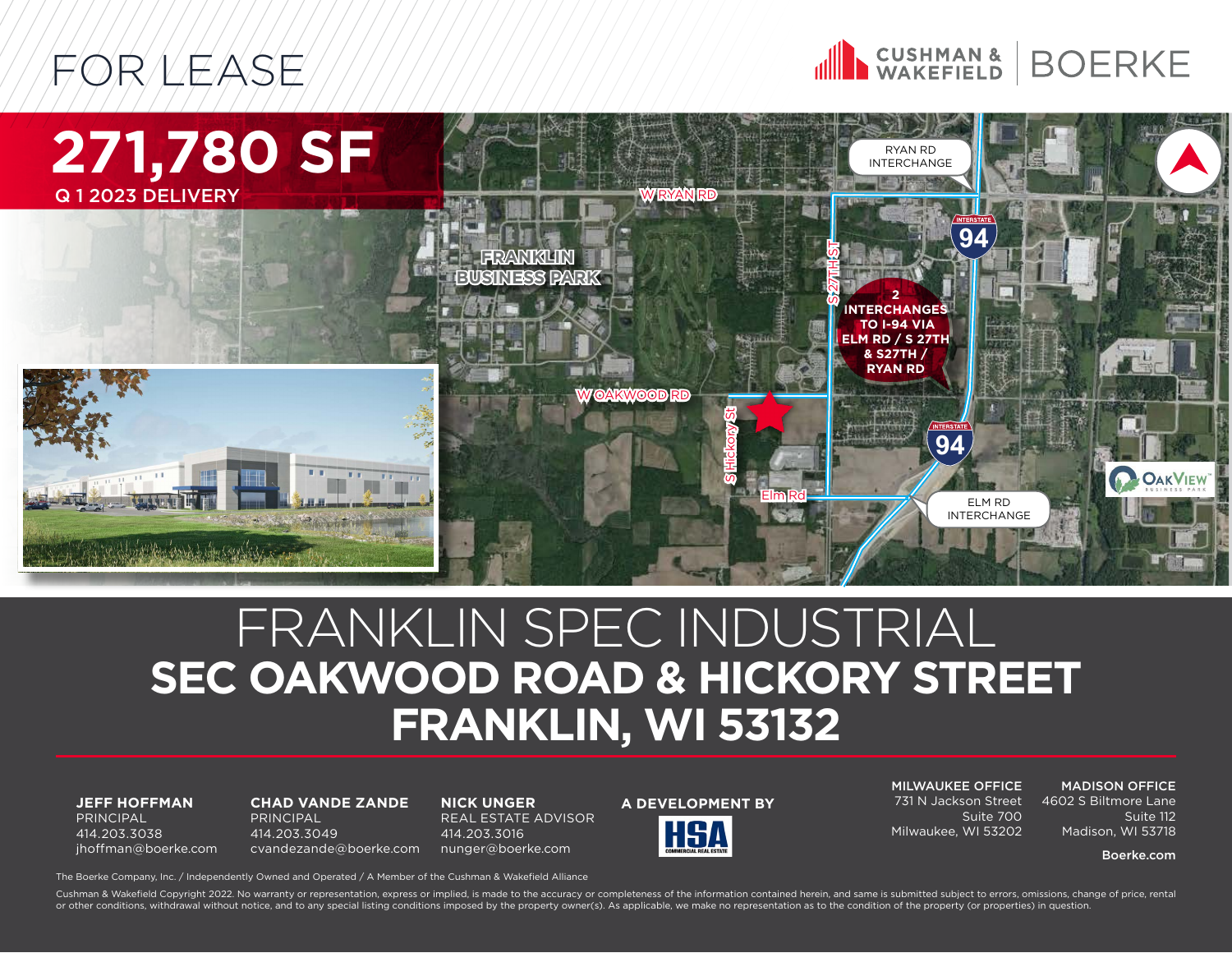#### FOR LEASE SEC OAKWOOD DRIVE & HICKORY STREET FRANKLIN, WI 53132

# PROPERTY **OVERVIEW**

| <b>Total Building SF:</b> | 271,780 SF                 |
|---------------------------|----------------------------|
| Minimum Divisibility:     | 52,000 SF                  |
| Office Space:             | <b>Build to Suit</b>       |
| Site Size:                | 17.44 Acres                |
| Zoning:                   | Mixed Use Business Park    |
| Clear Height:             | 32'                        |
| Docks:                    | 30 (More available)        |
| Drive-Ins:                | $\overline{2}$             |
| Bay Size:                 | 50'x50' with 60' Speed Bay |
| Construction:             | Precast Concrete           |
| Sprinkler:                | <b>ESFR</b>                |
| Power:                    | 3,000 Amps 480/277V        |
| Lighting:                 | LED                        |
| Occupancy:                | January 2023               |
|                           |                            |

#### Features

- 2 full interchanges within 1.5 miles
- New controlled intersection at Elm Road & S 27th Street
- Parking for 203 cars & 78 trailer stalls
- Developed by HSA Commercial ([www.hsacommercial.com](http://www.hsacommercial.com)) HSA is a long term holder of industrial real estate

**JEFF HOFFMAN** PRINCIPAL 414.203.3038 jhoffman@boerke.com **CHAD VANDE ZANDE** PRINCIPAL 414.203.3049 cvandezande@boerke.com nunger@boerke.com

**NICK UNGER** REAL ESTATE ADVISOR 414.203.3016



**A DEVELOPMENT BY**

The Boerke Company, Inc. / Independently Owned and Operated / A Member of the Cushman & Wakefield Alliance





### **Economics**

Projected Operating Expenses: \$2.05/SF

Lease Rate: Subject to Offer

MILWAUKEE OFFICE

Suite 700 Milwaukee, WI 53202

731 N Jackson Street 4602 S Biltmore Lane MADISON OFFICE Suite 112 Madison, WI 53718

Boerke.com

Cushman & Wakefield Copyright 2022. No warranty or representation, express or implied, is made to the accuracy or completeness of the information contained herein, and same is submitted subject to errors, omissions, change rental or other conditions, withdrawal without notice, and to any special listing conditions imposed by the property owner(s). As applicable, we make no representation as to the condition of the property (or properties) in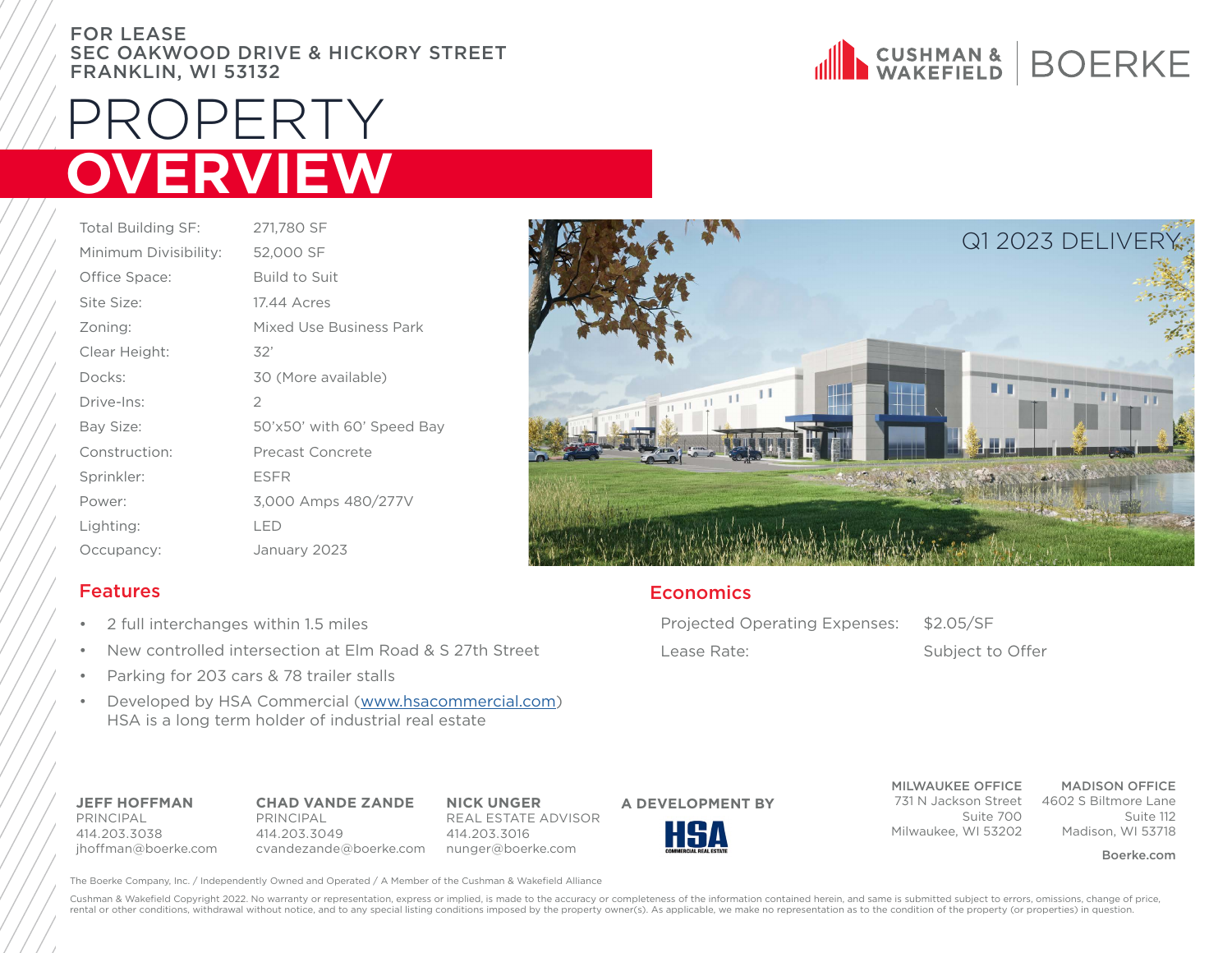FOR LEASE SEC OAKWOOD DRIVE & HICKORY STREET FRANKLIN, WI 53132









**JEFF HOFFMAN** PRINCIPAL 414.203.3038 jhoffman@boerke.com

**CHAD VANDE ZANDE** PRINCIPAL 414.203.3049

cvandezande@boerke.com nunger@boerke.com **NICK UNGER** REAL ESTATE ADVISOR 414.203.3016



MILWAUKEE OFFICE

731 N Jackson Street 4602 S Biltmore Lane Suite 700 Milwaukee, WI 53202

#### MADISON OFFICE

Suite 112 Madison, WI 53718

#### Boerke.com

The Boerke Company, Inc. / Independently Owned and Operated / A Member of the Cushman & Wakefield Alliance

Cushman & Wakefield Copyright 2022. No warranty or representation, express or implied, is made to the accuracy or completeness of the information contained herein, and same is submitted subject to errors, omissions, change rental or other conditions, withdrawal without notice, and to any special listing conditions imposed by the property owner(s). As applicable, we make no representation as to the condition of the property (or properties) in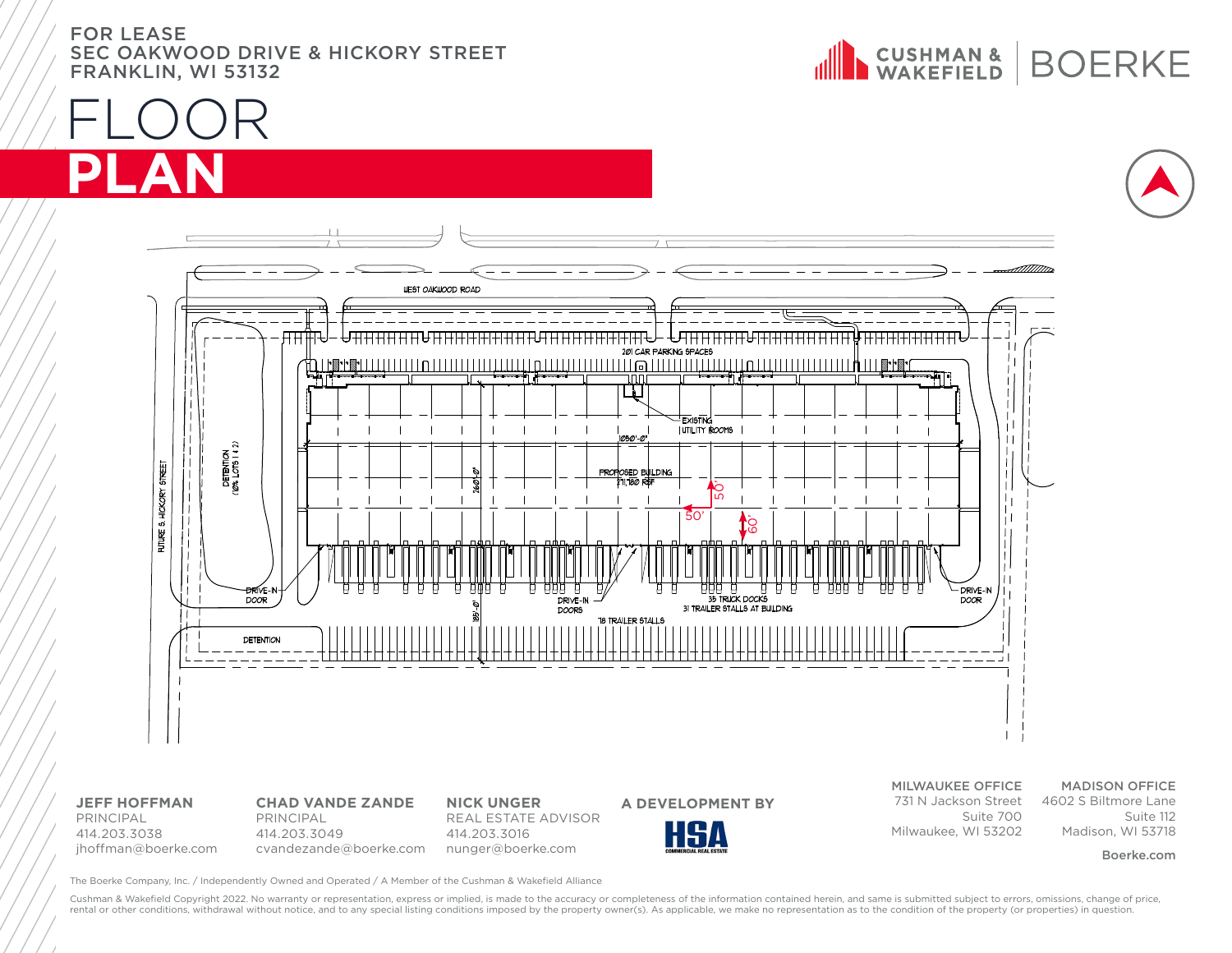#### FOR LEASE SEC OAKWOOD DRIVE & HICKORY STREET FRANKLIN, WI 53132

AREA **MAP**





#### DISTANCE TO KEY AREAS

| <b>CITY</b>                           | <b>MILES</b> |
|---------------------------------------|--------------|
| <b>MILWAUKEE</b>                      | 16           |
| <b>MITCHELL INTERNATIONAL AIRPORT</b> | 9.7          |
| <b>WAUKESHA</b>                       | 30.4         |
| <b>MADISON</b>                        | 90.5         |
| <b>OSHKOSH</b>                        | 100          |
| <b>APPLETON</b>                       | 118          |
| <b>GREEN BAY</b>                      | 132          |
| <b>CHICAGO</b>                        | 78.6         |
| <b>O'HARE INTERNATIONAL AIRPORT</b>   | 65.8         |

**JEFF HOFFMAN** PRINCIPAL 414.203.3038 jhoffman@boerke.com

**CHAD VANDE ZANDE** PRINCIPAL 414.203.3049

cvandezande@boerke.com nunger@boerke.com **NICK UNGER** REAL ESTATE ADVISOR 414.203.3016



MILWAUKEE OFFICE Suite 700

Milwaukee, WI 53202

MADISON OFFICE

731 N Jackson Street 4602 S Biltmore Lane Suite 112 Madison, WI 53718

Boerke.com

The Boerke Company, Inc. / Independently Owned and Operated / A Member of the Cushman & Wakefield Alliance

Cushman & Wakefield Copyright 2022. No warranty or representation, express or implied, is made to the accuracy or completeness of the information contained herein, and same is submitted subject to errors, omissions, change rental or other conditions, withdrawal without notice, and to any special listing conditions imposed by the property owner(s). As applicable, we make no representation as to the condition of the property (or properties) in